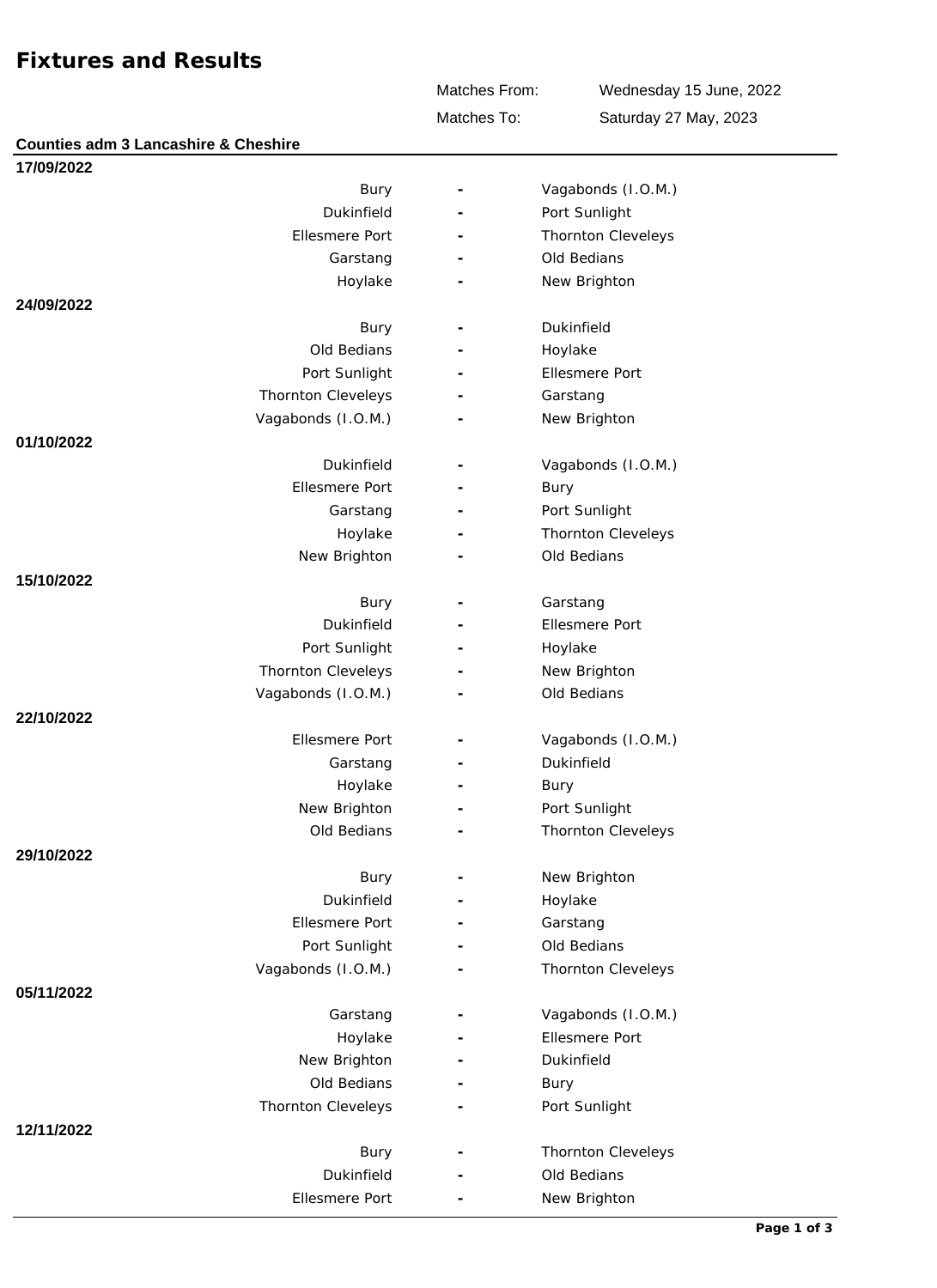## **Fixtures and Results**

|                                     | Matches From:            | Wednesday 15 June, 2022     |
|-------------------------------------|--------------------------|-----------------------------|
|                                     | Matches To:              | Saturday 27 May, 2023       |
| Garstang                            | $\bar{\phantom{a}}$      | Hoylake                     |
| Vagabonds (I.O.M.)                  |                          | Port Sunlight               |
| 26/11/2022                          |                          |                             |
| Hoylake                             | $\overline{\phantom{a}}$ | Vagabonds (I.O.M.)          |
| New Brighton                        |                          | Garstang                    |
| Old Bedians                         |                          | Ellesmere Port              |
| Port Sunlight                       |                          | Bury                        |
| Thornton Cleveleys                  |                          | Dukinfield                  |
| 03/12/2022                          |                          |                             |
| Dukinfield                          |                          | Bury                        |
| <b>Ellesmere Port</b>               |                          | Port Sunlight               |
| Garstang                            |                          | Thornton Cleveleys          |
| Hoylake                             |                          | Old Bedians                 |
| New Brighton                        |                          | Vagabonds (I.O.M.)          |
| 10/12/2022                          |                          |                             |
| Bury                                |                          | Ellesmere Port              |
| Old Bedians                         |                          | New Brighton                |
| Port Sunlight                       |                          | Garstang                    |
| Thornton Cleveleys                  |                          | Hoylake                     |
| Vagabonds (I.O.M.)                  |                          | Dukinfield                  |
| 07/01/2023                          |                          |                             |
| Ellesmere Port                      |                          | Dukinfield                  |
| Garstang                            |                          | Bury                        |
| Hoylake                             |                          | Port Sunlight               |
| New Brighton                        |                          | Thornton Cleveleys          |
| Old Bedians                         |                          | Vagabonds (I.O.M.)          |
| 14/01/2023                          |                          |                             |
| Bury                                |                          | Hoylake                     |
| Dukinfield                          | $\overline{\phantom{a}}$ | Garstang                    |
| Port Sunlight<br>Thornton Cleveleys |                          | New Brighton<br>Old Bedians |
| Vagabonds (I.O.M.)                  |                          | Ellesmere Port              |
| 28/01/2023                          |                          |                             |
| Garstang                            | $\overline{\phantom{a}}$ | Ellesmere Port              |
| Hoylake                             |                          | Dukinfield                  |
| New Brighton                        |                          | Bury                        |
| Old Bedians                         |                          | Port Sunlight               |
| Thornton Cleveleys                  |                          | Vagabonds (I.O.M.)          |
| 11/02/2023                          |                          |                             |
| Bury                                |                          | Old Bedians                 |
| Dukinfield                          |                          | New Brighton                |
| Ellesmere Port                      | $\overline{\phantom{a}}$ | Hoylake                     |
| Port Sunlight                       |                          | Thornton Cleveleys          |
| Vagabonds (I.O.M.)                  |                          | Garstang                    |
| 18/02/2023                          |                          |                             |
| Hoylake                             |                          | Garstang                    |
| New Brighton                        |                          | Ellesmere Port              |
|                                     |                          |                             |